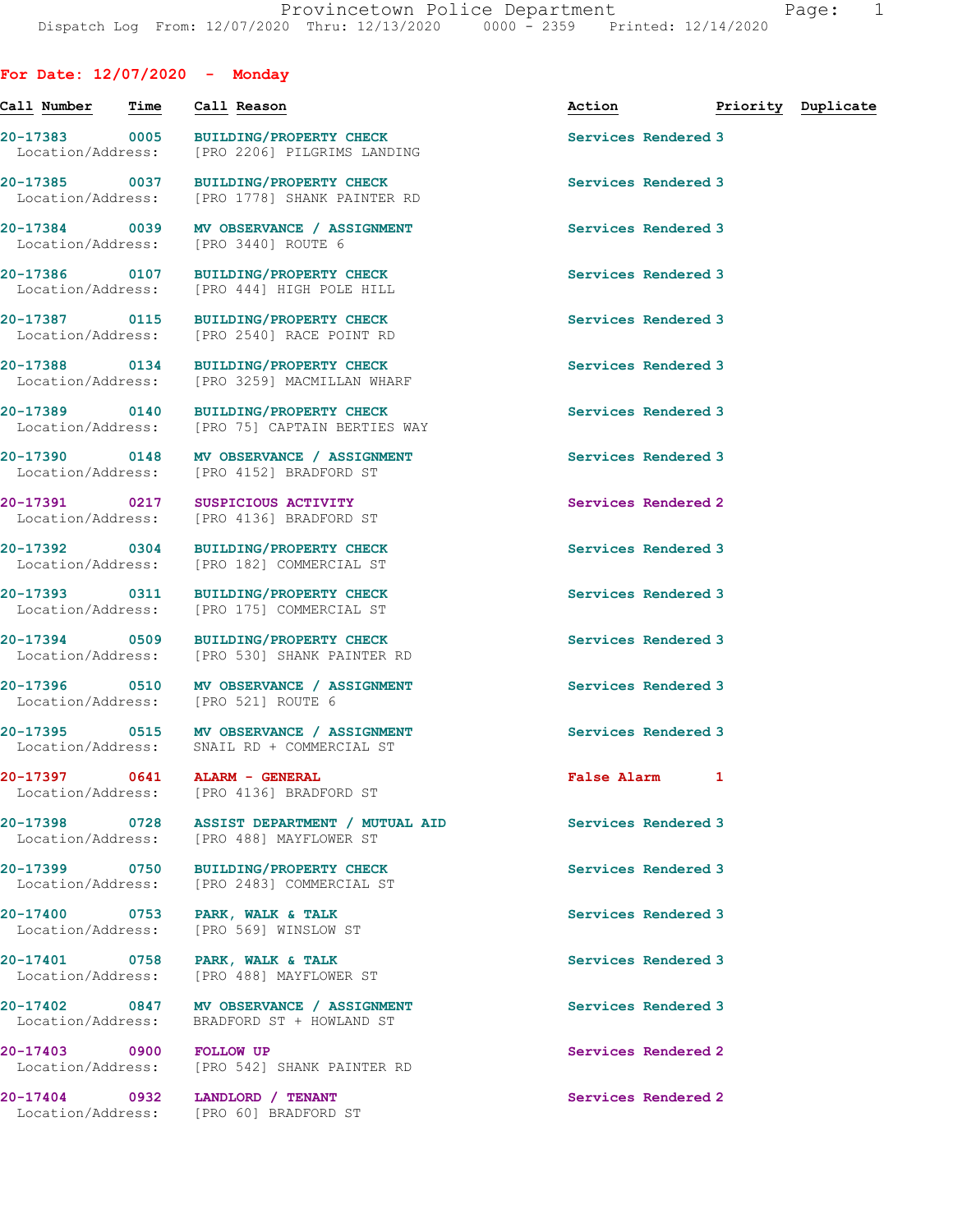**20-17405 0951 FOLLOW UP Services Rendered 2** 

Location/Address: [PRO 3670] SHANK PAINTER RD

**20-17406 1009 MV COMPLAINT Could Not Locate 2**  Location/Address: ROUTE 6 + CONWELL ST **20-17407 1018 LOST PROPERTY Services Rendered 3**  Location/Address: [PRO 3296] SHANK PAINTER RD **20-17408** 1037 GENERAL INFO 1057 Services Rendered 3<br>
Location/Address: [PRO 1641] BRADFORD ST [PRO 1641] BRADFORD ST **20-17409 1050 LOST PROPERTY 1050 LOST PROPERTY Services Rendered 3 Location/Address:** [PRO 542] SHANK PAINTER RD [PRO 542] SHANK PAINTER RD **20-17410 1148 PARK, WALK & TALK Services Rendered 3**  Location/Address: [PRO 3431] COMMERCIAL ST **20-17411 1150 MEDICAL EMERGENCY Transported to Hospital 1** Location/Address: [PRO 440] HARRY KEMP WAY **20-17412 1155 BUILDING/PROPERTY CHECK BLDG/PROP Checked/Secured 3** Location/Address: [PRO 3033] COMMERCIAL ST **20-17413 1240 MV OBSERVANCE / ASSIGNMENT Services Rendered 3**  Location/Address: **20-17416 1339 911 - GENERAL Services Rendered 1**  Location/Address: [PRO 68] PROVINCELANDS RD **20-17415 1340 BUILDING/PROPERTY CHECK Services Rendered 3**  Location/Address: [PRO 2540] RACE POINT RD **20-17417 1402 ANIMAL CALL Services Rendered 2**  Location/Address: [PRO 870] COMMERCIAL ST **20-17418 1413 ALARM - GENERAL 120-17418 Services Rendered 1**<br>
Location/Address: [PRO 1865] COMMERCIAL ST [PRO 1865] COMMERCIAL ST **20-17419 1419 MEDICAL EMERGENCY Transported to Hospital 1** Location/Address: [PRO 526] RYDER ST EXT **20-17420 1451 MV COLLISION Services Rendered 1**  Location/Address: ROUTE 6 + HOWLAND ST **20-17421 1500 HARASSMENT / THREATS Services Rendered 2 Services Rendered 2 Integration** (PRO 1493) UPPER MILLER HILL RD [PRO 1493] UPPER MILLER HILL RD **20-17422 1519 SCHOOL BLDG/PROP Checked/Secured 3** Location/Address: [PRO 569] WINSLOW ST **20-17423 1551 KEEP THE PEACE Services Rendered 2**  [PRO 1493] UPPER MILLER HILL RD **20-17424 1649 MV OBSERVANCE / ASSIGNMENT Services Rendered 3**  Location/Address: ROUTE 6 + SNAIL RD **20-17425 1706 MV STOP VERBAL WARNING 3**  Location/Address: ROUTE 6 **20-17426 1735 MV COLLISION Services Rendered 1**  Location/Address: [PRO 639] CENTER ST **20-17427 1853 MEDICAL EMERGENCY PATIENT REFUSAL 1**  Location/Address: [PRO 1099] SCHUELER BLVD **20-17428 1928 MEDICAL EMERGENCY Transported to Hospital 1**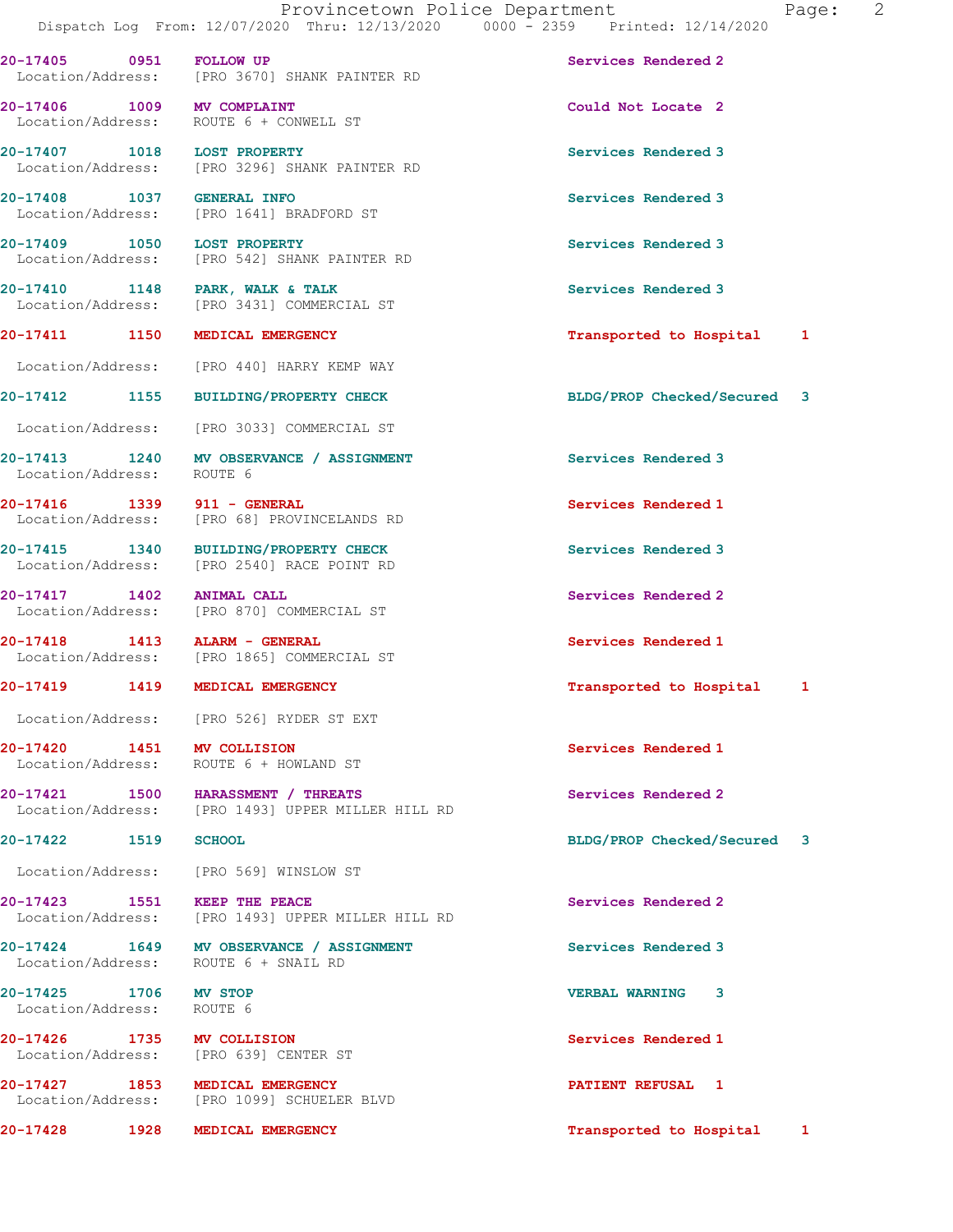|                                  |      | Location/Address: [PRO 3222] ALDEN ST                                                  |                             |   |
|----------------------------------|------|----------------------------------------------------------------------------------------|-----------------------------|---|
| 20-17429                         | 1937 | MEDICAL EMERGENCY                                                                      | Transported to Hospital     | 1 |
| Location/Address:                |      | [PRO 3222] ALDEN ST                                                                    |                             |   |
|                                  |      | 20-17430 1948 BUILDING/PROPERTY CHECK<br>Location/Address: [PRO 537] SHANK PAINTER RD  | Services Rendered 3         |   |
| 20-17431                         |      | 1951 MV OBSERVANCE / ASSIGNMENT                                                        | No Action Required          | 3 |
|                                  |      | Location/Address: BRADFORD ST + RYDER ST                                               |                             |   |
| 20-17432                         | 1958 | <b>DISORDERLY</b>                                                                      | No Action Required          | 1 |
|                                  |      | Location/Address: BRADFORD ST + RYDER ST                                               |                             |   |
|                                  |      | 20-17435 2320 BUILDING/PROPERTY CHECK<br>Location/Address: [PRO 3259] MACMILLAN WHARF  | Services Rendered 3         |   |
|                                  |      | 20-17436 2329 BUILDING/PROPERTY CHECK<br>Location/Address: [PRO 2206] PILGRIMS LANDING | Services Rendered 3         |   |
|                                  |      | 20-17437 2332 ANIMAL CALL<br>Location/Address: STANDISH ST + STANDISH AVE              | Services Rendered 2         |   |
| For Date: $12/08/2020 - Tuesday$ |      |                                                                                        |                             |   |
| 20-17438                         | 0050 | <b>BUILDING/PROPERTY CHECK</b>                                                         | BLDG/PROP Checked/Secured 3 |   |
|                                  |      | Location/Address: [PRO 2977] COMMERCIAL ST                                             |                             |   |
| 20-17439                         | 0059 | 911 - GENERAL<br>Location/Address: [PRO 3193] COMMERCIAL ST                            | Services Rendered 1         |   |
|                                  |      | 20-17440 0127 ASSIST CITIZEN<br>Location/Address: [PRO 1184] COMMERCIAL ST             | Services Rendered 3         |   |
|                                  |      | 20-17441 0210 BUILDING/PROPERTY CHECK                                                  | BLDG/PROP Checked/Secured 3 |   |
|                                  |      | Location/Address: [PRO 488] MAYFLOWER ST                                               |                             |   |
| $20 - 17442$                     | 0240 | <b>BUILDING/PROPERTY CHECK</b><br>Location/Address: [PRO 3430] COMMERCIAL ST           | Services Rendered 3         |   |
| 20-17443                         | 0439 | <b>BUILDING/PROPERTY CHECK</b>                                                         | BLDG/PROP Checked/Secured   | 3 |
| Location/Address:                |      | [PRO 3296] SHANK PAINTER RD                                                            |                             |   |
|                                  |      | 20-17444 0454 MV OBSERVANCE / ASSIGNMENT<br>Location/Address: ROUTE 6 + HOWLAND ST     | Services Rendered 3         |   |
|                                  |      | 20-17445 0605 ASSIST CITIZEN<br>Location/Address: [PRO 542] SHANK PAINTER RD           | Services Rendered 3         |   |
| 20-17446                         | 0615 | 911 - GENERAL                                                                          | No Action Required          | 1 |
|                                  |      | Location/Address: [PRO 126] COMMERCIAL ST                                              |                             |   |
| 20-17447 0642                    |      | MEDICAL EMERGENCY<br>Location/Address: [PRO 542] SHANK PAINTER RD                      | Services Rendered 1         |   |
| 20-17448                         | 0721 | MEDICAL EMERGENCY                                                                      | Transported to Hospital     | 1 |
| Location/Address:                |      | [PRO 542] SHANK PAINTER RD                                                             |                             |   |
| 20-17449<br>Location/Address:    | 0809 | <b>SCHOOL CROSSING</b><br>[PRO 569] WINSLOW ST                                         | Services Rendered 3         |   |
|                                  |      |                                                                                        |                             |   |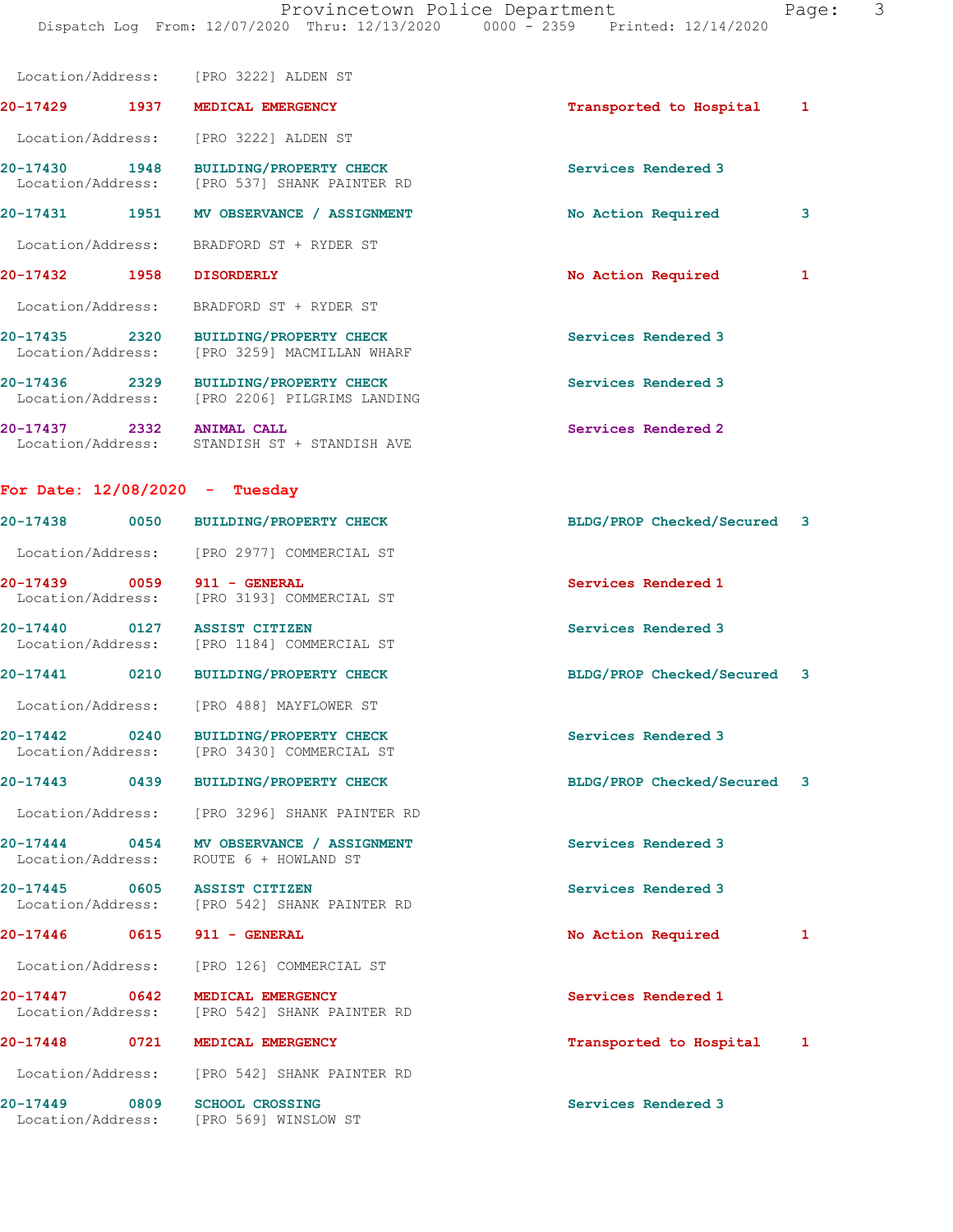**20-17451 0917 PROPERTY DAMAGE Services Rendered 3**  Location/Address: [PRO 1377] DYER ST **20-17453 1131 ALARM - GENERAL False Alarm 1**  Location/Address: [PRO 1850] POINT ST **20-17454 1133 MEDICAL EMERGENCY Transported to Hospital 1** Location/Address: [PRO 1249] RACE POINT RD **20-17455 1152 ALARM - FIRE 120-17455 1152 ALARM - FIRE 120-17455 120-17455 1152 I COMERCIAL ST** [PRO 395] COMMERCIAL ST **20-17456 1210 HARASSMENT / THREATS Services Rendered 2**  Location/Address: [PRO 1493] UPPER MILLER HILL RD **20-17458 1401 HARASSMENT / THREATS Services Rendered 2**  Location/Address: [PRO 1493] UPPER MILLER HILL RD 20-17459 1505 SERVICE CALL - POLICE **1999 120 Services** Rendered 3 Location/Address: [PRO 569] WINSLOW ST **20-17460 1544 MV OBSERVANCE / ASSIGNMENT Services Rendered 3**  Location/Address: [PRO 106] COMMERCIAL ST 20-17464 1745 MV OBSERVANCE / ASSIGNMENT **Services Rendered 3**  Location/Address: CONWELL ST + ROUTE 6 **20-17465 1940 BUILDING/PROPERTY CHECK Services Rendered 3**  Location/Address: [PRO 526] RYDER ST EXT **20-17467 2007 BUILDING/PROPERTY CHECK BLDG/PROP Checked/Secured 3** Location/Address: [PRO 1638] COMMERCIAL ST **20-17466 2009 BUILDING/PROPERTY CHECK BLDG/PROP Checked/Secured 3** Location/Address: [PRO 2490] PROVINCELANDS RD 20-17468 2013 MV OBSERVANCE / ASSIGNMENT Services Rendered 3 Location/Address: JEROME SMITH RD + SHANK PAINTER RD **20-17469 2018 BY-LAW VIOLATION SPOKEN TO 2**  Location/Address: [PRO 2499] RACE POINT RD **20-17472 2342 BUILDING/PROPERTY CHECK Services Rendered 3**  Location/Address: [PRO 2977] COMMERCIAL ST **20-17473 2346 BUILDING/PROPERTY CHECK BLDG/PROP Checked/Secured 3** Location/Address: [PRO 1989] COMMERCIAL ST **For Date: 12/09/2020 - Wednesday** 20-17475 0009 MV OBSERVANCE / ASSIGNMENT **Services Rendered 3 Internation** Services Rendered 3 Location/Address: **20-17476 0019 BUILDING/PROPERTY CHECK Services Rendered 3**  Location/Address: [PRO 3259] MACMILLAN WHARF **20-17477 0122 MV OBSERVANCE / ASSIGNMENT Services Rendered 3**  Location/Address: [PRO 413] CONWELL ST

**20-17478 0139 BUILDING/PROPERTY CHECK Services Rendered 3**  Location/Address: [PRO 2540] RACE POINT RD

**20-17479 0149 MV OBSERVANCE / ASSIGNMENT Services Rendered 3**  Location/Address: BRADFORD ST + RYDER ST

**20-17480 0229 BUILDING/PROPERTY CHECK BLDG/PROP Checked/Secured 3**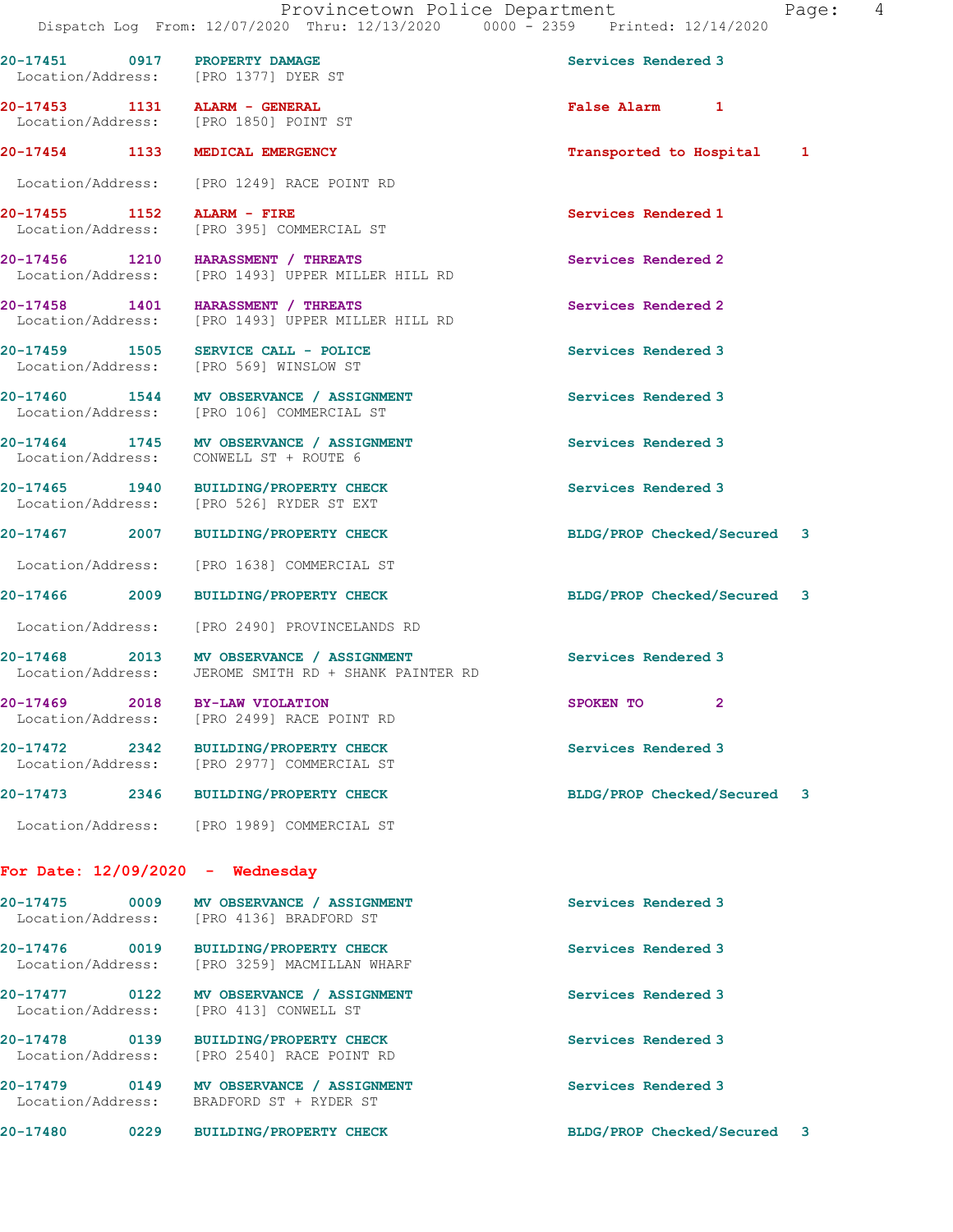**20-17482 0441 BUILDING/PROPERTY CHECK BLDG/PROP Checked/Secured 3**

**20-17481 0244 BUILDING/PROPERTY CHECK Services Rendered 3** 

Location/Address: [PRO 516] RACE POINT RD

Location/Address: [PRO 2499] RACE POINT RD

 Location/Address: [PRO 569] WINSLOW ST **20-17483 0449 MV OBSERVANCE / ASSIGNMENT Services Rendered 3**  Location/Address: **20-17484 0451 BUILDING/PROPERTY CHECK BLDG/PROP Checked/Secured 3** Location/Address: [PRO 488] MAYFLOWER ST **20-17485 0515 MV OBSERVANCE / ASSIGNMENT Services Rendered 3**  Location/Address: JEROME SMITH RD + SHANK PAINTER RD **20-17486 0554 BUILDING/PROPERTY CHECK Services Rendered 3**  Location/Address: [PRO 2494] BRADFORD ST **20-17487 0615 MV OBSERVANCE / ASSIGNMENT Services Rendered 3**  Location/Address: SHANK PAINTER RD + BROWNE ST **20-17489 0803 HARASSMENT / THREATS Services Rendered 2 Seculier Services Rendered 2 Services Rendered 2** [PRO 518] RACE POINT RD **20-17490 0814 SCHOOL CROSSING Services Rendered 3**  Location/Address: [PRO 569] WINSLOW ST **20-17491 0815 MV COMPLAINT Services Rendered 2**  Location/Address: [PRO 1139] WATSONS CT **20-17494 0926 911 - GENERAL Services Rendered 1**  Location/Address: [PRO 3296] SHANK PAINTER RD 20-17493 0928 MV OBSERVANCE / ASSIGNMENT **Services Rendered 3**  Location/Address: PROVINCELANDS RD + BRADFORD ST EXT **20-17495 1001 BUILDING/PROPERTY CHECK Services Rendered 3**  Location/Address: [PRO 3318] CEMETERY RD **20-17496 1023 MV STOP Citation / Warning Issued 3** Location/Address: HOWLAND ST + BRADFORD ST **20-17497 1035 SUDDEN DEATH Transferred Custody 1** Location/Address: [PRO 395] COMMERCIAL ST **20-17498 1053 DISORDERLY VERBAL WARNING 1**  Location/Address: [PRO 3296] SHANK PAINTER RD **20-17499 1152 REASSURANCE LIST INFO Services Rendered 3**  Location/Address: [PRO 542] SHANK PAINTER RD **20-17500 1322 SUSPICIOUS ACTIVITY Services Rendered 2**  Location/Address: [PRO 1473] COURT ST **20-17501 1458 SERVICE CALL - POLICE No Action Required 3** Location/Address: [PRO 542] SHANK PAINTER RD **20-17503 1625 MV OBSERVANCE / ASSIGNMENT Services Rendered 3**  Location/Address: COMMERCIAL ST + SNAIL RD **20-17504 1648 ASSIST CITIZEN Services Rendered 3**  Location/Address: [PRO 395] COMMERCIAL ST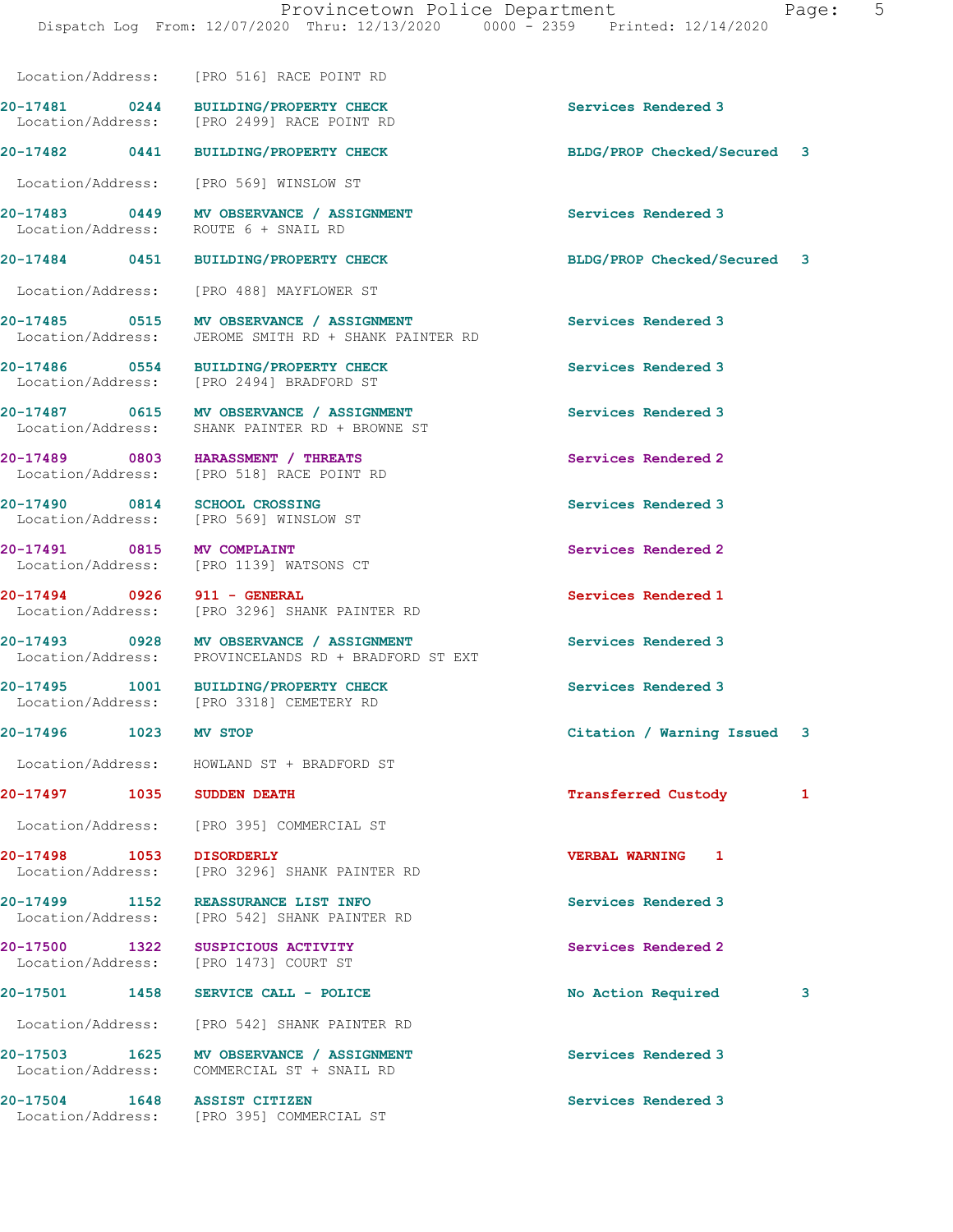| 20-17506 1730<br>Location/Address: | <b>ANIMAL CALL</b><br>ROUTE 6                                                                              | Could Not Locate 2          |    |
|------------------------------------|------------------------------------------------------------------------------------------------------------|-----------------------------|----|
| Location/Address:                  | 20-17507 1749 MV OBSERVANCE / ASSIGNMENT<br>JEROME SMITH RD + SHANK PAINTER RD                             | Services Rendered 3         |    |
| 20-17508 1809<br>Location/Address: | <b>BUILDING/PROPERTY CHECK</b><br>[PRO 444] HIGH POLE HILL                                                 | Services Rendered 3         |    |
| 20-17509 1813                      | MV OBSERVANCE / ASSIGNMENT<br>Location/Address: [PRO 2277] BRADFORD ST                                     | Services Rendered 3         |    |
| 20-17510 1814<br>Location/Address: | MEDICAL EMERGENCY<br>[PRO 781] CAPTAIN BERTIES WAY                                                         | PATIENT REFUSAL 1           |    |
| 20-17511 1823                      | <b>BUILDING/PROPERTY CHECK</b><br>Location/Address: [PRO 2206] PILGRIMS LANDING                            | Services Rendered 3         |    |
|                                    | 20-17513 1935 COMPLAINT - GENERAL<br>Location/Address: [PRO 3670] SHANK PAINTER RD                         | Services Rendered 3         |    |
|                                    | 20-17514 1955 HARASSMENT / THREATS<br>Location/Address: UPPER MILLER HILL RD<br>Refer To Arrest: 20-162-AR | Arrest(s) Made 2            |    |
| 20-17515 2056 MEDICAL EMERGENCY    | Location/Address: [PRO 542] SHANK PAINTER RD<br>Refer To Arrest: 20-162-AR                                 | PATIENT REFUSAL 1           |    |
| 20-17516 2057                      | MEDICAL EMERGENCY<br>Location/Address: [PRO 542] SHANK PAINTER RD                                          | PATIENT REFUSAL 1           |    |
| 20-17517 2329                      | <b>BUILDING/PROPERTY CHECK</b><br>Location/Address: [PRO 3259] MACMILLAN WHARF                             | Services Rendered 3         |    |
| 20-17518 2329                      | <b>BUILDING/PROPERTY CHECK</b><br>Location/Address: [PRO 3259] MACMILLAN WHARF                             | Services Rendered 3         |    |
| 20-17519 2349 MEDICAL EMERGENCY    | Location/Address: [PRO 542] SHANK PAINTER RD                                                               | Services Rendered 1         |    |
| For Date: $12/10/2020$ - Thursday  |                                                                                                            |                             |    |
| 0021<br>20-17520                   | <b>BUILDING/PROPERTY CHECK</b>                                                                             | BLDG/PROP Checked/Secured   | 3  |
|                                    | Location/Address: [PRO 569] WINSLOW ST                                                                     |                             |    |
| 20-17521                           | 0030 BUILDING/PROPERTY CHECK                                                                               | BLDG/PROP Checked/Secured   | -3 |
|                                    | Location/Address: [PRO 488] MAYFLOWER ST                                                                   |                             |    |
| 20-17522 0041<br>Location/Address: | MV OBSERVANCE / ASSIGNMENT<br>JEROME SMITH RD + SHANK PAINTER RD                                           | Services Rendered 3         |    |
|                                    | 20-17523 0058 MV OBSERVANCE / ASSIGNMENT<br>Location/Address: ROUTE 6 + SNAIL RD                           | Services Rendered 3         |    |
| 20-17524<br>0235                   | <b>BUILDING/PROPERTY CHECK</b>                                                                             | BLDG/PROP Checked/Secured 3 |    |
| Location/Address:                  | [PRO 1778] SHANK PAINTER RD                                                                                |                             |    |
| 20-17525<br>0239                   | <b>BUILDING/PROPERTY CHECK</b>                                                                             | BLDG/PROP Checked/Secured   | 3  |
|                                    | Location/Address: [PRO 545] SHANK PAINTER RD                                                               |                             |    |

**20-17526 0300 BUILDING/PROPERTY CHECK BLDG/PROP Checked/Secured 3**

Location/Address: [PRO 516] RACE POINT RD

**20-17527 0305 BUILDING/PROPERTY CHECK Services Rendered 3**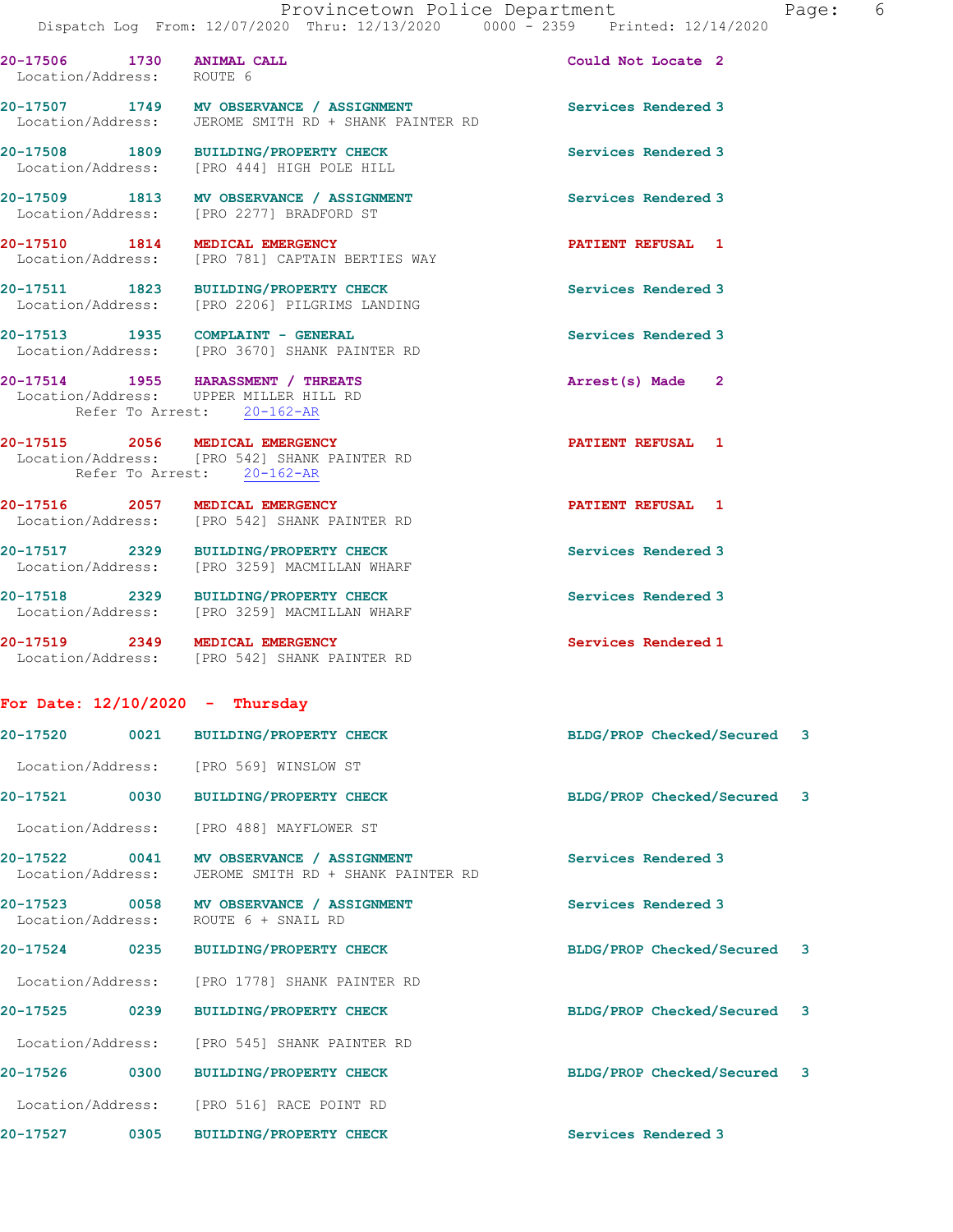|                               | Provincetown Police Department<br>Dispatch Log From: 12/07/2020 Thru: 12/13/2020 0000 - 2359 Printed: 12/14/2020 |                             | 7<br>Page: |
|-------------------------------|------------------------------------------------------------------------------------------------------------------|-----------------------------|------------|
|                               | Location/Address: [PRO 537] SHANK PAINTER RD                                                                     |                             |            |
|                               | 20-17528 0504 MV OBSERVANCE / ASSIGNMENT<br>Location/Address: ROUTE 6 + SHANK PAINTER RD                         | Services Rendered 3         |            |
|                               | 20-17529 0535 BUILDING/PROPERTY CHECK<br>Location/Address: [PRO 2977] COMMERCIAL ST                              | Services Rendered 3         |            |
|                               | 20-17530 0603 MV OBSERVANCE / ASSIGNMENT<br>Location/Address: PROVINCELANDS RD                                   | Services Rendered 3         |            |
|                               | 20-17532 0800 SERVICE CALL - POLICE<br>Location/Address: [PRO 569] WINSLOW ST                                    | Services Rendered 3         |            |
|                               | 20-17533 0827 HAZARDS<br>Location/Address: [PRO 2518] ROUTE 6                                                    | Services Rendered 2         |            |
|                               | 20-17534 0836 MV STOP<br>Location/Address: [PRO 3873] CONWELL ST                                                 | <b>VERBAL WARNING 3</b>     |            |
|                               | 20-17535 1004 MV OBSERVANCE / ASSIGNMENT<br>Location/Address: HOWLAND ST + BRADFORD ST                           | Services Rendered 3         |            |
|                               | 20-17537 1047 MEDICAL EMERGENCY                                                                                  | Transported to Hospital 1   |            |
|                               | Location/Address: [PRO 498] NICKERSON ST                                                                         |                             |            |
| 20-17538 1103 FIRE - HAZMAT   | Location/Address: COMMERCIAL ST + HOWLAND ST                                                                     | Extinguished 1              |            |
| 20-17539 1108 HAZARDS         | Location/Address: [PRO 2696] COMMERCIAL ST                                                                       | $\overline{2}$<br>SPOKEN TO |            |
|                               | 20-17541 1128 MEDICAL EMERGENCY                                                                                  | Transported to Hospital 1   |            |
|                               | Location/Address: [PRO 1196] BRADFORD ACRES RD                                                                   |                             |            |
|                               | 20-17543 1220 MEDICAL EMERGENCY<br>Location/Address: [PRO 3222] ALDEN ST                                         | PATIENT REFUSAL 1           |            |
| 20-17544 1311 TRAFFIC CONTROL | Location/Address: COMMERCIAL ST + SNAIL RD                                                                       | Services Rendered 3         |            |
|                               | 20-17545 1342 ESCORT / TRANSPORT                                                                                 | <b>Transferred Custody</b>  | 3          |
|                               | Location/Address: [ORL 1] ROCK HARBOR RD<br>Refer To Arrest: 20-162-AR                                           |                             |            |
|                               | 20-17546 1415 MV OBSERVANCE / ASSIGNMENT                                                                         | No Action Required          | 3          |
|                               | Location/Address: ROUTE 6 + SNAIL RD                                                                             |                             |            |
| 20-17547 1421 FOLLOW UP       | Location/Address: [PRO 1493] UPPER MILLER HILL RD<br>Refer To Arrest: 20-162-AR                                  | SPOKEN TO<br>$\mathbf{2}$   |            |
| 20-17548 1432 MV STOP         |                                                                                                                  | Citation / Warning Issued 3 |            |
| Location/Address: ROUTE 6     |                                                                                                                  |                             |            |
|                               | 20-17549 1456 SERVICE CALL - POLICE<br>Location/Address: [PRO 569] WINSLOW ST                                    | Services Rendered 3         |            |
|                               | 20-17554 1529 BUILDING/PROPERTY CHECK                                                                            | BLDG/PROP Checked/Secured 3 |            |
|                               | Location/Address: [PRO 519] RACE POINT RD                                                                        |                             |            |
| 20-17550 1556 911 - GENERAL   |                                                                                                                  | No Action Required          | 1          |
|                               | Location/Address: [PRO 4019] HARBOR HILL RD                                                                      |                             |            |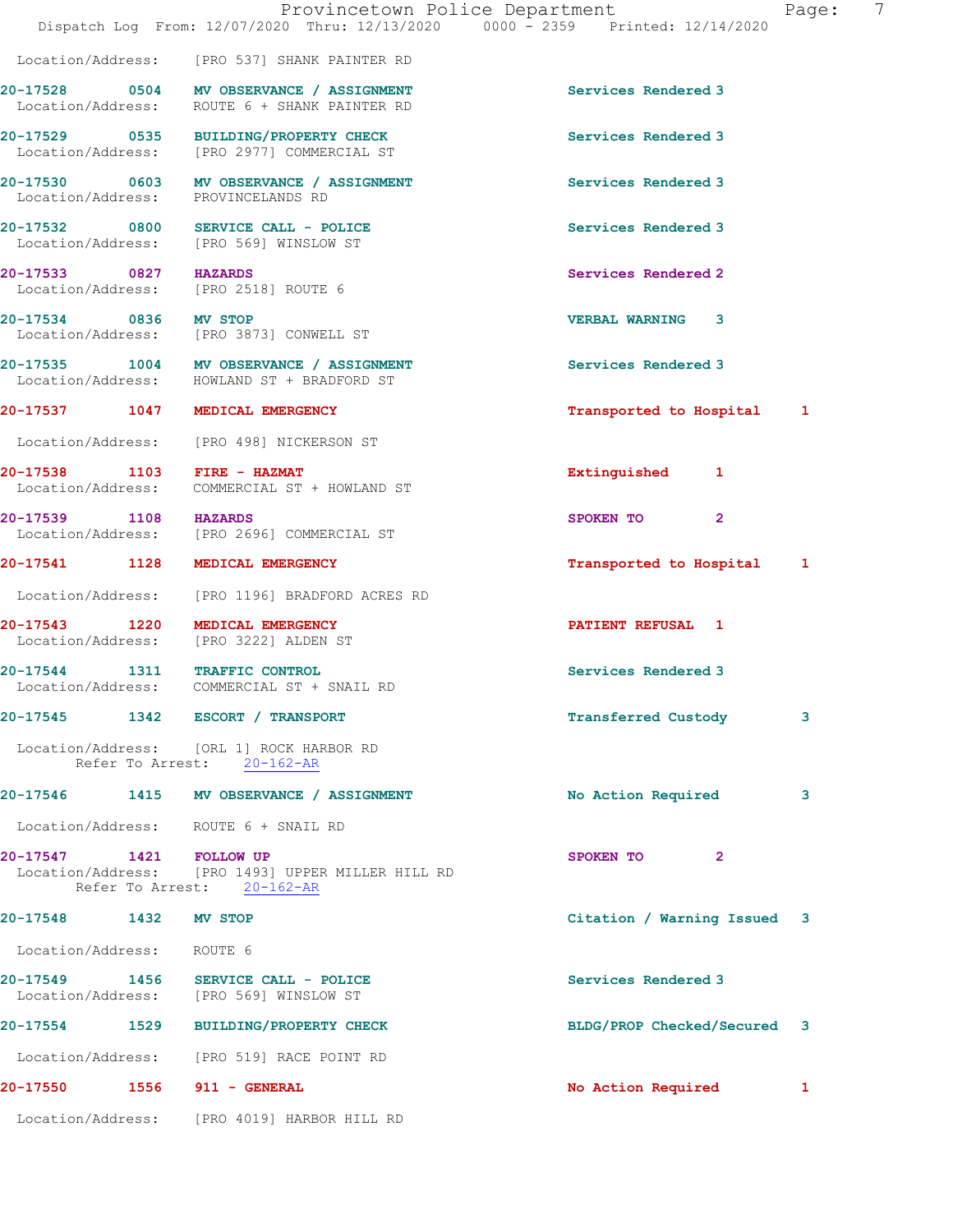|                                 |                                                                                          | Provincetown Police Department<br>Dispatch Log From: 12/07/2020 Thru: 12/13/2020 0000 - 2359 Printed: 12/14/2020 | Page:                   | 8 |
|---------------------------------|------------------------------------------------------------------------------------------|------------------------------------------------------------------------------------------------------------------|-------------------------|---|
|                                 | 20-17552 1706 MISSING PERSON<br>Location/Address: [PRO 2481] TREMONT ST                  | Services Rendered 1                                                                                              |                         |   |
|                                 | 20-17553 1853 MV OBSERVANCE / ASSIGNMENT<br>Location/Address: [PRO 530] SHANK PAINTER RD | Services Rendered 3                                                                                              |                         |   |
| 20-17556 2056 ALARM - FIRE      | Location/Address: [PRO 2444] ATWOOD AVE                                                  | False Alarm 1                                                                                                    |                         |   |
|                                 | 20-17555 2058 MV OBSERVANCE / ASSIGNMENT                                                 | No Action Required                                                                                               | 3                       |   |
|                                 | Location/Address: ROUTE 6 + CONWELL ST                                                   |                                                                                                                  |                         |   |
|                                 | 20-17557 2104 BUILDING/PROPERTY CHECK                                                    | BLDG/PROP Checked/Secured 3                                                                                      |                         |   |
|                                 | Location/Address: [PRO 539] SHANK PAINTER RD                                             |                                                                                                                  |                         |   |
| 20-17558 2126 ANIMAL CALL       | Location/Address: [PRO 1493] UPPER MILLER HILL RD<br>Refer To Arrest: 20-162-AR          | Services Rendered 2                                                                                              |                         |   |
|                                 | 20-17559 2356 BUILDING/PROPERTY CHECK<br>Location/Address: [PRO 2483] COMMERCIAL ST      | Services Rendered 3                                                                                              |                         |   |
|                                 | 20-17560 2358 BUILDING/PROPERTY CHECK<br>Location/Address: [PRO 2206] PILGRIMS LANDING   | Services Rendered 3                                                                                              |                         |   |
| For Date: $12/11/2020 -$ Friday |                                                                                          |                                                                                                                  |                         |   |
|                                 | 20-17561 0002 BUILDING/PROPERTY CHECK                                                    | BLDG/PROP Checked/Secured 3                                                                                      |                         |   |
|                                 | Location/Address: [PRO 1952] COMMERCIAL ST                                               |                                                                                                                  |                         |   |
|                                 | 20-17562 0009 MV OBSERVANCE / ASSIGNMENT<br>Location/Address: BRADFORD ST + HOWLAND ST   | Services Rendered 3                                                                                              |                         |   |
| 0030<br>20-17564                | <b>BUILDING/PROPERTY CHECK</b>                                                           | BLDG/PROP Checked/Secured                                                                                        | $\overline{\mathbf{3}}$ |   |

Location/Address: [PRO 182] COMMERCIAL ST

20-17565 0131 BUILDING/PROPERTY CHECK Services Rendered 3<br>
Location/Address: [PRO 2540] RACE POINT RD [PRO 2540] RACE POINT RD

**20-17566 0141 BUILDING/PROPERTY CHECK BLDG/PROP Checked/Secured 3**

Location/Address: [PRO 440] HARRY KEMP WAY

Location/Address: [PRO 3259] MACMILLAN WHARF

20-17568 0246 BUILDING/PROPERTY CHECK Services Rendered 3<br>
Location/Address: [PRO 2977] COMMERCIAL ST [PRO 2977] COMMERCIAL ST

Location/Address: [PRO 2512] JEROME SMITH RD

Location/Address: [PRO 545] SHANK PAINTER RD

20-17571 0524 MV OBSERVANCE / ASSIGNMENT **Services Rendered 3** Location/Address: ROUTE 6 + SNAIL RD

**20-17572 0527 BUILDING/PROPERTY CHECK Services Rendered 3**  Location/Address: [PRO 526] RYDER ST EXT

20-17573 0535 MV OBSERVANCE / ASSIGNMENT **Services Rendered 3** Location/Address: CONWELL ST + ROUTE 6

**20-17567 0244 BUILDING/PROPERTY CHECK BLDG/PROP Checked/Secured 3**

**20-17569 0257 SUSPICIOUS ACTIVITY No Action Required 2**

**20-17570 0520 BUILDING/PROPERTY CHECK BLDG/PROP Checked/Secured 3**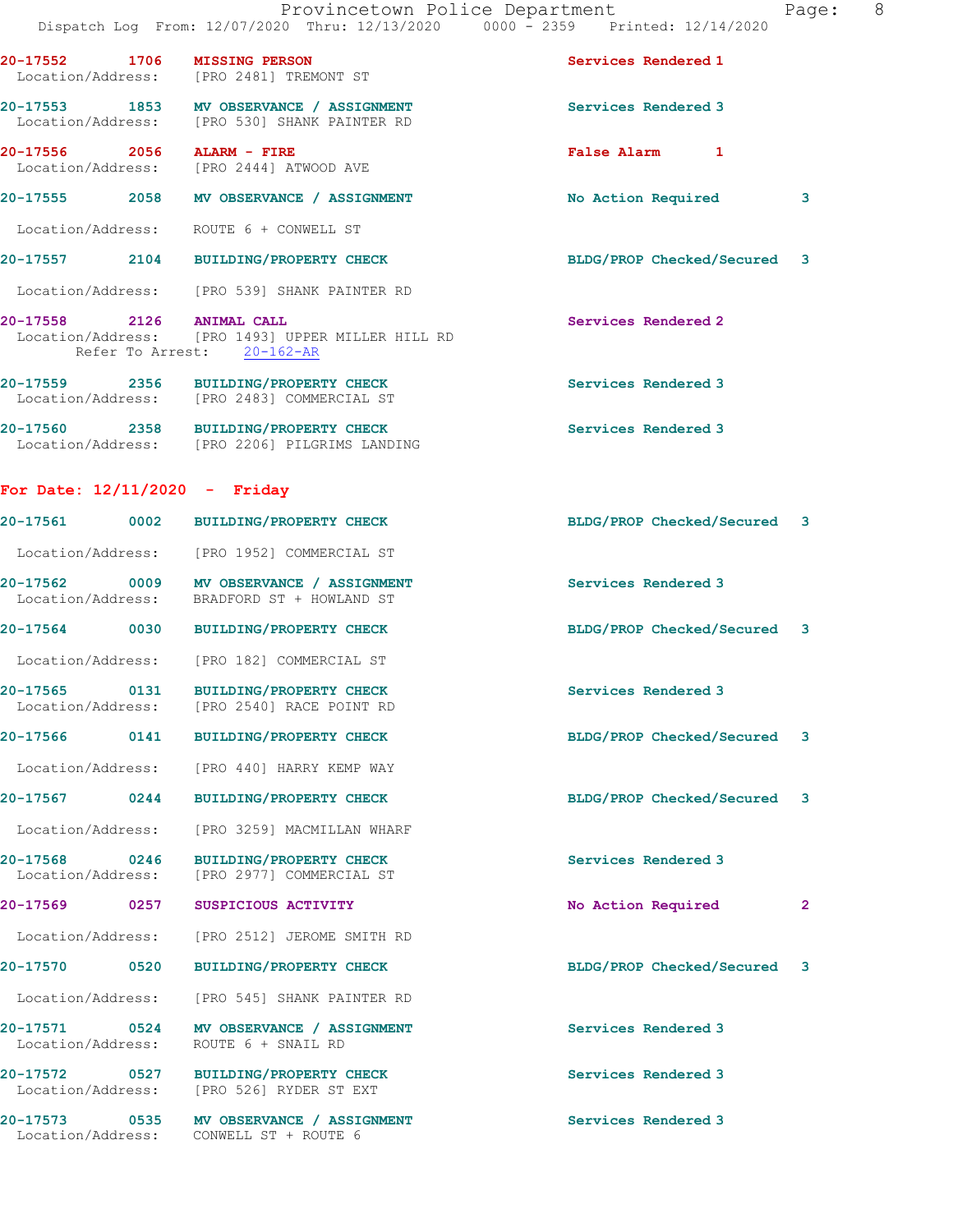**20-17574 0736 BUILDING/PROPERTY CHECK BLDG/PROP Checked/Secured 3**

 Location/Address: [PRO 3287] ROUTE 6 **20-17575 0744 BUILDING/PROPERTY CHECK Services Rendered 3**  Location/Address: [PRO 94] BRADFORD ST **20-17576 0756 SERVICE CALL - POLICE Services Rendered 3**  Location/Address: [PRO 569] WINSLOW ST **20-17577 0808 SERVICE CALL - POLICE Services Rendered 3 Seculor** Seculor Services Rendered 3 **Services** Rendered 3 [PRO 488] MAYFLOWER ST **20-17578 0833 MV STOP VERBAL WARNING 3**  Location/Address: CONWELL ST + ROUTE 6 **20-17579 0841 MV OBSERVANCE / ASSIGNMENT Services Rendered 3**  Location/Address: ROUTE 6 **20-17580 0846 MV OBSERVANCE / ASSIGNMENT Services Rendered 3**  Location/Address: SHANK PAINTER RD + BROWNE ST **20-17581 0939 BUILDING/PROPERTY CHECK Services Rendered 3**  Location/Address: [PRO 57] BRADFORD ST **20-17582 0940 MV STOP VERBAL WARNING 3**  Location/Address: HOWLAND ST + HARRY KEMP WAY **20-17583 0952 BUILDING/PROPERTY CHECK BLDG/PROP Checked/Secured 3** Location/Address: [PRO 3317] CEMETERY RD **20-17585 0952 BUILDING/PROPERTY CHECK BLDG/PROP Checked/Secured 3** Location/Address: [PRO 3318] CEMETERY RD **20-17586 0954 MV STOP VERBAL WARNING 3**  Location/Address: **20-17587 1015 MV DISABLED No Action Required 2** Location/Address: [PRO 2521] ROUTE 6 **20-17588 1018 MV DISABLED Services Rendered 2**  Location/Address: [PRO 3296] SHANK PAINTER RD **20-17589 1029 MV STOP No Action Required 3** Location/Address: MONTELLO ST + BRADFORD ST **20-17590 1036 ANIMAL CALL Services Rendered 2**  Location/Address: [PRO 285] COMMERCIAL ST **20-17591 1039 MV STOP Citation / Warning Issued 3** Location/Address: BRADFORD ST EXT + PILGRIM HEIGHTS RD **20-17592 1057 ALARM - GENERAL False Alarm 1**  Location/Address: [PRO 2344] COMMERCIAL ST 20-17593 1111 PARK, WALK & TALK **Services Rendered 3**  Location: CENTER ROAM **20-17594 1125 PARK, WALK & TALK Services Rendered 3**  Location/Address: [PRO 3296] SHANK PAINTER RD **20-17595 1126 LOST PROPERTY Services Rendered 3**  Location/Address: [PRO 396] COMMERCIAL ST **20-17596 1133 FOLLOW UP Services Rendered 2**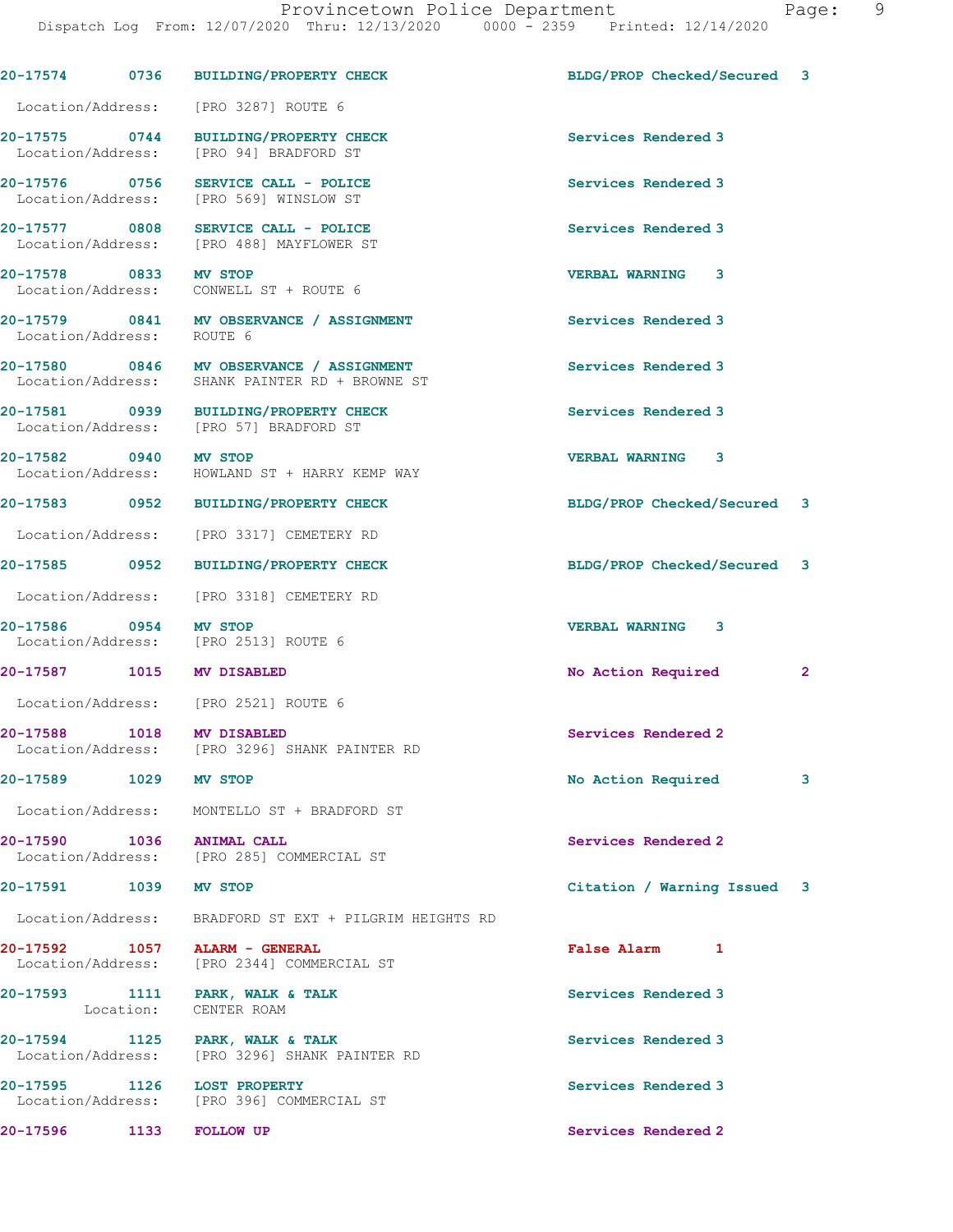|                                                    |      | Provincetown Police Department<br>Dispatch Log From: 12/07/2020 Thru: 12/13/2020 0000 - 2359 Printed: 12/14/2020 |                             | Page: 10 |  |
|----------------------------------------------------|------|------------------------------------------------------------------------------------------------------------------|-----------------------------|----------|--|
|                                                    |      | Location/Address: [PRO 2548] HOWLAND ST                                                                          |                             |          |  |
|                                                    |      | 20-17597 1151 COMPLAINT - GENERAL<br>Location/Address: [PRO 542] SHANK PAINTER RD                                | Services Rendered 3         |          |  |
| 20-17598 1210 MV STOP                              |      | Location/Address: [PRO 606] CONWELL ST                                                                           | VERBAL WARNING 3            |          |  |
|                                                    |      | 20-17599 1235 MV OBSERVANCE / ASSIGNMENT<br>Location/Address: PEARL ST + BRADFORD ST                             | Services Rendered 3         |          |  |
|                                                    |      | 20-17601 1303 PARK, WALK & TALK<br>Location/Address: [PRO 537] SHANK PAINTER RD                                  | Services Rendered 3         |          |  |
|                                                    |      | 20-17602 1341 BUILDING/PROPERTY CHECK<br>Location/Address: [PRO 2540] RACE POINT RD                              | Services Rendered 3         |          |  |
|                                                    |      | 20-17603 1428 BUILDING/PROPERTY CHECK                                                                            | BLDG/PROP Checked/Secured 3 |          |  |
|                                                    |      | Location/Address: [PRO 571] ALDEN ST                                                                             |                             |          |  |
|                                                    |      | 20-17604 1451 SERVICE CALL - POLICE<br>Location/Address: [PRO 569] WINSLOW ST                                    | Services Rendered 3         |          |  |
|                                                    |      | 20-17605 1521 PARK, WALK & TALK<br>Location/Address: [PRO 105] COMMERCIAL ST                                     | Services Rendered 3         |          |  |
| 20-17606 1521 KEEP THE PEACE                       |      | Location/Address: [PRO 1493] UPPER MILLER HILL RD<br>Refer To Arrest: 20-162-AR                                  | Services Rendered 2         |          |  |
| 20-17608 1708 MV STOP<br>Location/Address: ROUTE 6 |      |                                                                                                                  | <b>VERBAL WARNING 3</b>     |          |  |
|                                                    |      | 20-17609 1722 ASSIST DEPARTMENT / MUTUAL AID                                                                     | Referred to Other Agency    | 3        |  |
| Location/Address: [OT] UNION AVE                   |      |                                                                                                                  |                             |          |  |
|                                                    |      | 20-17610 1741 BUILDING/PROPERTY CHECK<br>Location/Address: [PRO 2540] RACE POINT RD                              | Services Rendered 3         |          |  |
| Location/Address:                                  |      | 20-17612 1830 MV OBSERVANCE / ASSIGNMENT<br>[PRO 2277] BRADFORD ST                                               | Services Rendered 3         |          |  |
| 20-17614 1934<br>Location/Address:                 |      | MV DISABLED<br>ROUTE 6 + PROVINCELANDS RD                                                                        | Services Rendered 2         |          |  |
| 20-17613 1939<br>Location/Address:                 |      | <b>BUILDING/PROPERTY CHECK</b><br>[PRO 2977] COMMERCIAL ST                                                       | Services Rendered 3         |          |  |
| 20-17615                                           | 2017 | <b>BUILDING/PROPERTY CHECK</b>                                                                                   | BLDG/PROP Checked/Secured 3 |          |  |
| Location/Address:                                  |      | [PRO 539] SHANK PAINTER RD                                                                                       |                             |          |  |
| 20-17616 2030<br>Location/Address:                 |      | <b>BUILDING/PROPERTY CHECK</b><br>[PRO 526] RYDER ST EXT                                                         | Services Rendered 3         |          |  |
| 20-17617 2335<br>Location/Address:                 |      | <b>BUILDING/PROPERTY CHECK</b><br>[PRO 3259] MACMILLAN WHARF                                                     | Services Rendered 3         |          |  |
| 20-17618                                           | 2343 | <b>BUILDING/PROPERTY CHECK</b>                                                                                   | BLDG/PROP Checked/Secured 3 |          |  |
| Location/Address:                                  |      | [PRO 512] PRINCE ST                                                                                              |                             |          |  |
| 20-17619<br>Location/Address:                      | 2344 | <b>BUILDING/PROPERTY CHECK</b><br>[PRO 2206] PILGRIMS LANDING                                                    | Services Rendered 3         |          |  |
|                                                    |      |                                                                                                                  |                             |          |  |

**For Date: 12/12/2020 - Saturday**

| 20-17620<br>0001<br>MV OBSERVANCE / ASSIGNMENT |  | Services Rendered 3 |
|------------------------------------------------|--|---------------------|
|------------------------------------------------|--|---------------------|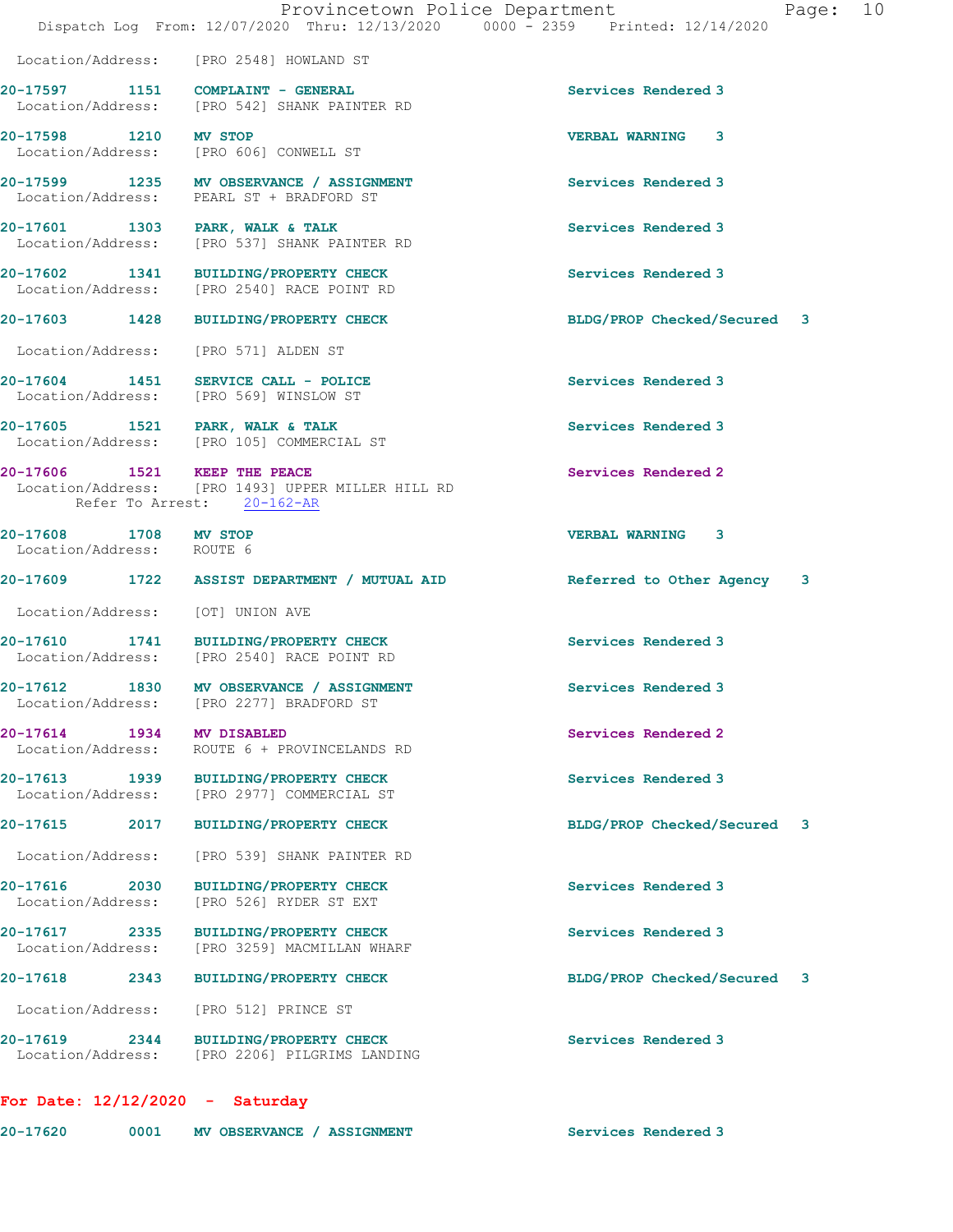Location/Address: [PRO 521] ROUTE 6

**20-17621 0005 MV OBSERVANCE / ASSIGNMENT Services Rendered 3**  Location/Address: BRADFORD ST + RYDER ST

**20-17635 0848 FIRE - STRUCTURE Extinguished 1** 

**20-17622 0008 MV COMPLAINT SPOKEN TO 2**  Location/Address: [PRO 3431] COMMERCIAL ST **20-17623 0030 MV STOP VERBAL WARNING 3**  Location/Address: BRADFORD ST + CARVER ST

**20-17624 0107 MV OBSERVANCE / ASSIGNMENT Services Rendered 3**  Location/Address: BRADFORD ST + HOWLAND ST

Location/Address: [PRO 2898] JEROME SMITH RD

Location/Address: [PRO 3296] SHANK PAINTER RD

**20-17627 0516 BUILDING/PROPERTY CHECK Services Rendered 3**  [PRO 2540] RACE POINT RD

Location/Address: [PRO 695] AUNT SUKEYS WAY

**20-17628 0734 MV OBSERVANCE / ASSIGNMENT Services Rendered 3**  Location/Address: COMMERCIAL ST + SNAIL RD

**20-17630 0747 BUILDING/PROPERTY CHECK Services Rendered 3**  Location/Address: [PRO 3430] COMMERCIAL ST

**20-17631 0747 BUILDING/PROPERTY CHECK Services Rendered 3**  Location/Address: [PRO 525] COMMERCIAL ST

**20-17633 0815 MV OBSERVANCE / ASSIGNMENT Services Rendered 3**<br>
Location/Address: WEST VINE ST + BRADFORD ST EXT WEST VINE ST + BRADFORD ST EXT

**20-17634 0843 MV COLLISION Services Rendered 1**  Location/Address: [PRO 539] SHANK PAINTER RD

Location/Address: [PRO 3222] ALDEN ST

**20-17636** 0943 PARK, WALK & TALK COMERCIES And Services Rendered 3<br>
Location/Address: [PRO 537] SHANK PAINTER RD [PRO 537] SHANK PAINTER RD

**20-17637 1004 911 - GENERAL Could Not Locate 1**  Location/Address: COMMERCIAL ST + PLEASANT ST

20-17639 1021 PARK, WALK & TALK **Services Rendered 3** Location/Address: [PRO 3296] SHANK PAINTER RD

**20-17640 1037 PARK, WALK & TALK Services Rendered 3**  Location/Address: [PRO 3296] SHANK PAINTER RD

**20-17641 1043 LOST PROPERTY Services Rendered 3**  Location/Address: [PRO 542] SHANK PAINTER RD

**20-17643** 1104 ASSIST CITIZEN **Services Rendered 3**<br>
Location/Address: [PRO 542] SHANK PAINTER RD Location/Address: [PRO 542] SHANK PAINTER RD

**20-17644 1119 LOST PROPERTY Services Rendered 3**  Location/Address: [PRO 542] SHANK PAINTER RD

20-17645 1136 PARK, WALK & TALK **Services Rendered 3** Location/Address: [PRO 182] COMMERCIAL ST

**20-17625 0133 BUILDING/PROPERTY CHECK BLDG/PROP Checked/Secured 3**

**20-17626 0506 BUILDING/PROPERTY CHECK BLDG/PROP Checked/Secured 3**

**20-17629 0733 MEDICAL EMERGENCY Transported to Hospital 1**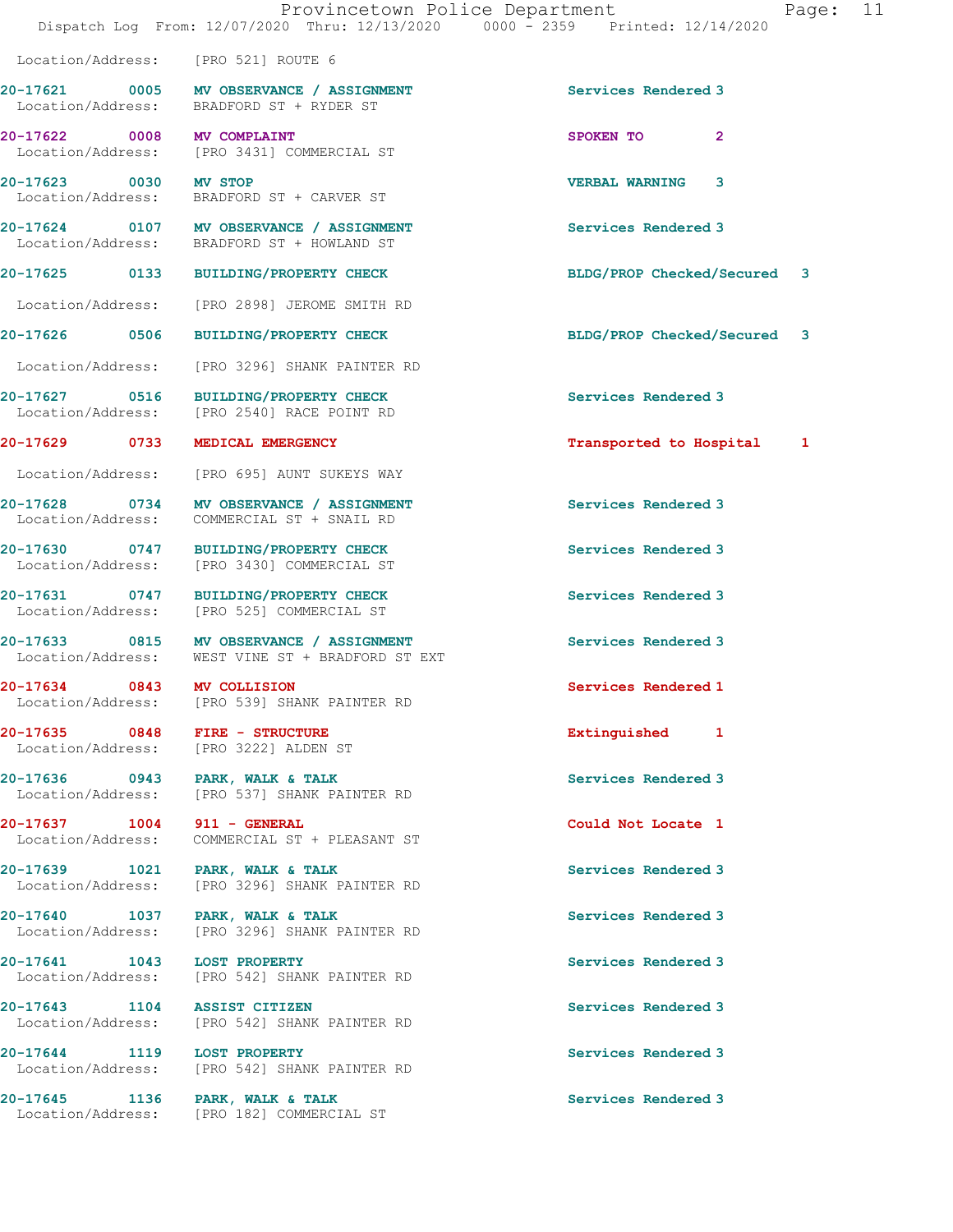|                                                      | Dispatch Log From: 12/07/2020 Thru: 12/13/2020 0000 - 2359 Printed: 12/14/2020         | Provincetown Police Department | Page: 12 |  |
|------------------------------------------------------|----------------------------------------------------------------------------------------|--------------------------------|----------|--|
|                                                      | 20-17646 1204 LARCENY / FORGERY / FRAUD<br>Location/Address: [PRO 4125] HARBOR HILL RD | Services Rendered 2            |          |  |
|                                                      | 20-17647 1230 SERVICE CALL - POLICE<br>Location/Address: [PRO 3296] SHANK PAINTER RD   | Services Rendered 3            |          |  |
|                                                      | 20-17648 1303 ASSIST CITIZEN<br>Location/Address: [PRO 3670] SHANK PAINTER RD          | Services Rendered 3            |          |  |
| 20-17649 1314 MEDICAL EMERGENCY                      |                                                                                        | Transported to Hospital 1      |          |  |
|                                                      | Location/Address: [PRO 440] HARRY KEMP WAY                                             |                                |          |  |
| 20-17650 1414 ANIMAL CALL                            | Location/Address: [PRO 768] BRADFORD ST                                                | Services Rendered 2            |          |  |
| 20-17651 1455 911 - GENERAL                          |                                                                                        | No Action Required             | 3        |  |
|                                                      | Location/Address: [PRO 542] SHANK PAINTER RD                                           |                                |          |  |
| Location/Address: [PRO 2513] ROUTE 6                 | 20-17652 1549 MV OBSERVANCE / ASSIGNMENT                                               | Services Rendered 3            |          |  |
| 20-17653 1725                                        | <b>MEDICAL EMERGENCY</b>                                                               | Transported to Hospital 1      |          |  |
| Location/Address: COMMERCIAL ST                      |                                                                                        |                                |          |  |
| 20-17654 1729 MEDICAL EMERGENCY<br>Location/Address: | [PRO 3663] BRADFORD ST                                                                 | Services Rendered 1            |          |  |
|                                                      | 20-17655 1743 BUILDING/PROPERTY CHECK                                                  | BLDG/PROP Checked/Secured 3    |          |  |
|                                                      | Location/Address: [PRO 447] JEROME SMITH RD                                            |                                |          |  |
| 20-17656 1932                                        | BUILDING/PROPERTY CHECK                                                                | BLDG/PROP Checked/Secured 3    |          |  |
|                                                      | Location/Address: [PRO 444] HIGH POLE HILL                                             |                                |          |  |
| Location/Address:                                    | 20-17657 1952 MV OBSERVANCE / ASSIGNMENT<br>HIGH POLE HILL + BRADFORD ST               | Services Rendered 3            |          |  |
| Location/Address:                                    | 20-17658 2002 MV OBSERVANCE / ASSIGNMENT<br>[PRO 3430] COMMERCIAL ST                   | Services Rendered 3            |          |  |
| 20-17659 2014                                        | 2032 PARKING COMPLAINT                                                                 | Citation / Warning Issued      | 3        |  |
|                                                      | Location/Address: LAW ST + COMMERCIAL ST                                               |                                |          |  |
|                                                      | 20-17660 2350 BUILDING/PROPERTY CHECK<br>Location/Address: [PRO 2489] BRADFORD ST      | Services Rendered 3            |          |  |
| For Date: $12/13/2020 -$ Sunday                      |                                                                                        |                                |          |  |
| 20-17661                                             | 0002 BUILDING/PROPERTY CHECK<br>Location/Address: [PRO 2206] PILGRIMS LANDING          | Services Rendered 3            |          |  |
| 20-17662<br>$\sim$ 0030 $\sim$                       | <b>BUILDING/PROPERTY CHECK</b><br>Location/Address: [PRO 2512] JEROME SMITH RD         | Services Rendered 3            |          |  |

**20-17663 0031 BUILDING/PROPERTY CHECK Services Rendered 3**  Location/Address: [PRO 2540] RACE POINT RD

**20-17664 0125 BUILDING/PROPERTY CHECK BLDG/PROP Checked/Secured 3**

Location/Address: [PRO 539] SHANK PAINTER RD

20-17665 **0556** MV OBSERVANCE / ASSIGNMENT **Services Rendered 3** Location/Address: ROUTE 6

**20-17666 0735 BUILDING/PROPERTY CHECK BLDG/PROP Checked/Secured 3**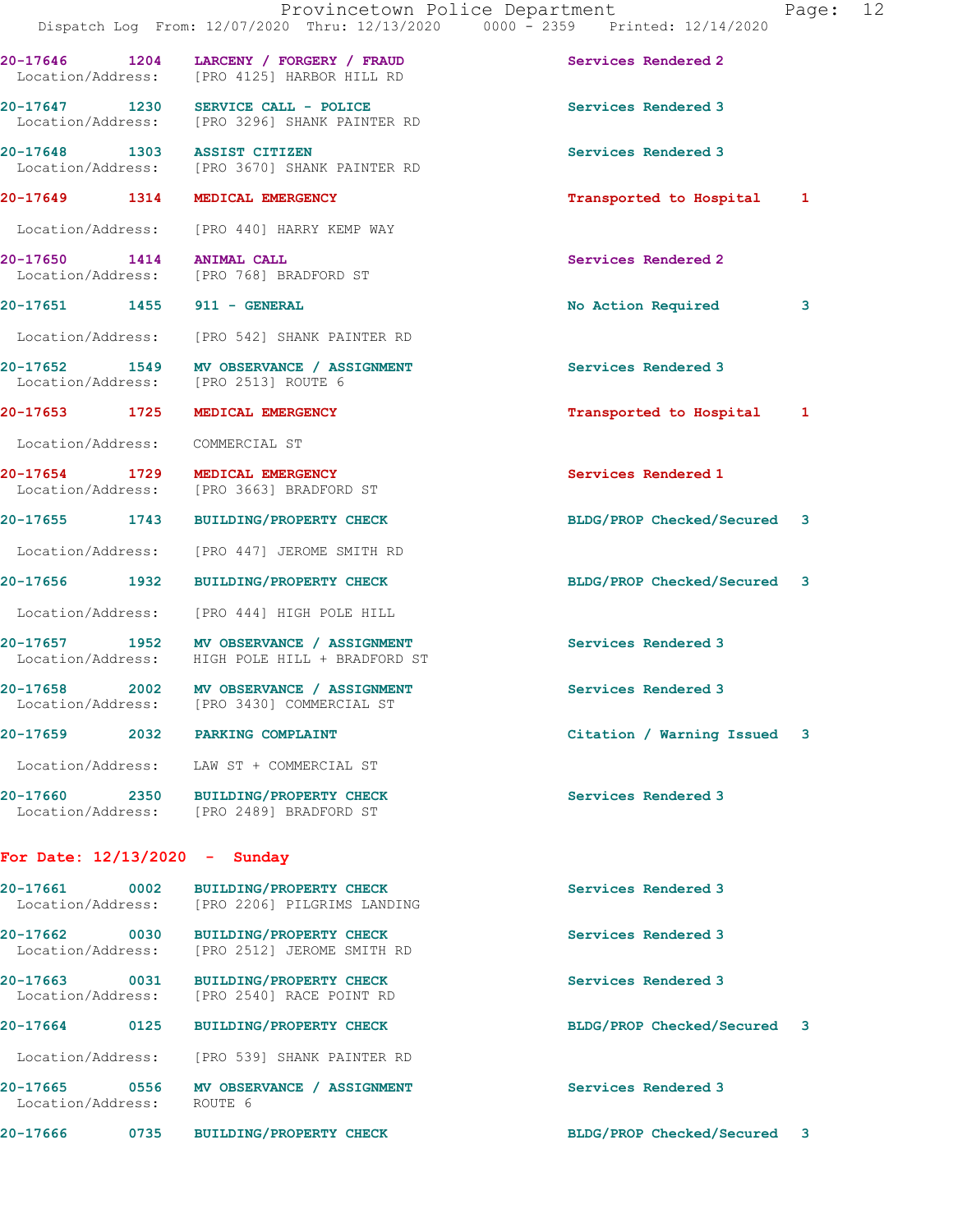Location/Address: [PRO 2206] PILGRIMS LANDING **20-17667 0937 MV OBSERVANCE / ASSIGNMENT BLDG/PROP Checked/Secured 3** Location/Address: [PRO 2489] BRADFORD ST **20-17668 0937 MV OBSERVANCE / ASSIGNMENT Services Rendered 3**  Location/Address: [PRO 1892] SHANK PAINTER RD **20-17669 1000 ALARM - GENERAL Services Rendered 1**  Location/Address: [PRO 182] COMMERCIAL ST **20-17670 1023 FOLLOW UP Services Rendered 2 1**  Location/Address: [PRO 3222] ALDEN ST **20-17671 1048 BUILDING/PROPERTY CHECK Services Rendered 3**  Location/Address: [PRO 3430] COMMERCIAL ST **20-17672 1053 BUILDING/PROPERTY CHECK Services Rendered 3**  Location/Address: [PRO 2977] COMMERCIAL ST **20-17673 1128 MEDICAL EMERGENCY Transported to Hospital 1** Location/Address: [PRO 3222] ALDEN ST **20-17674 1131 BUILDING/PROPERTY CHECK Services Rendered 3**  Location/Address: [PRO 94] BRADFORD ST **20-17675 1146 ASSIST CITIZEN Services Rendered 3**  Location/Address: [PRO 2520] PRINCE ST **20-17676** 1149 PARK, WALK & TALK **PARK, Services Rendered 3 Interval Services Rendered 3 Interval Services Rendered 3** [PRO 3431] COMMERCIAL ST **20-17677 1230 BUILDING/PROPERTY CHECK BLDG/PROP Checked/Secured 3** Location/Address: [PRO 2500] COMMERCIAL ST **20-17678** 1413 ANIMAL CALL **1996** 1413 ANIMAL CALL Location/Address: [PRO 272] COMMERCIAL ST **20-17679 1418 MEDICAL EMERGENCY PATIENT REFUSAL 1**  Location/Address: [PRO 4053] CREEK RD 20-17681 1517 PARK, WALK & TALK **Services Rendered 3**  Location/Address: [PRO 105] COMMERCIAL ST 20-17682 1524 PARK, WALK & TALK **Services Rendered 3** Location/Address: [PRO 183] COMMERCIAL ST

Location/Address: [PRO 3222] ALDEN ST

20-17685 1812 MV OBSERVANCE / ASSIGNMENT **Services Rendered 3** 

Location/Address: [PRO 3430] COMMERCIAL ST

**20-17687 1828 MV STOP VERBAL WARNING 3**  Location/Address: CONWELL ST + HARRY KEMP WAY

Location/Address: [PRO 816] COMMERCIAL ST

20-17689 2006 BUILDING/PROPERTY CHECK **BUILDING ASSESS SERVICES Rendered 3 ICCOLL** Location/Address: [PRO 537] SHANK PAINTER RD [PRO 537] SHANK PAINTER RD

**20-17690 2011 PARK, WALK & TALK Services Rendered 3**  Location/Address: [PRO 105] COMMERCIAL ST

**20-17684 1651 MEDICAL EMERGENCY PATIENT REFUSAL 1** 

Location/Address: CONWELL ST + ROUTE 6

**20-17686 1815 BUILDING/PROPERTY CHECK Services Rendered 3** 

**20-17688 1838 ANIMAL CALL Services Rendered 2**